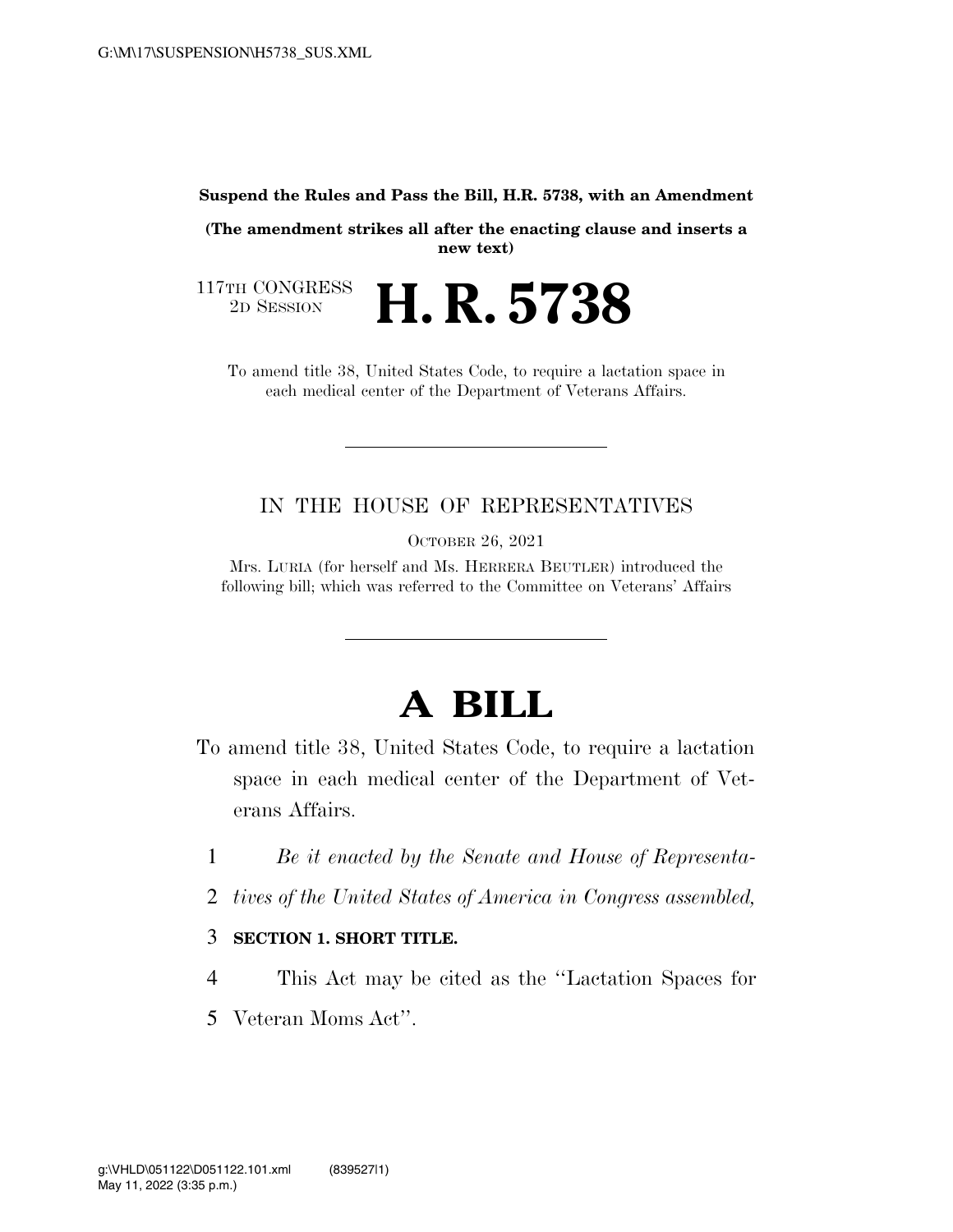$\mathfrak{D}$ 

# **SEC. 2. LACTATION SPACES IN MEDICAL CENTERS OF THE DEPARTMENT OF VETERANS AFFAIRS.**  (a) IN GENERAL.—Subchapter II of chapter 17 of

 title 38, United States Code, is amended by adding at the end the following new section:

### **''§ 1720K. Lactation spaces in medical centers of the Department**

8 "(a) LACTATION SPACE REQUIRED.—The Secretary shall ensure that each medical center of the Department contains a lactation space.

 ''(b) NO UNAUTHORIZED ENTRY.—Nothing in this section shall be construed to authorize an individual to enter a medical center of the Department or portion there-of that the individual is not otherwise authorized to enter.

 ''(c) LACTATION SPACE DEFINED.—In this section, the term 'lactation space' means a hygienic place, other than a bathroom, that—

18  $\frac{1}{2}$   $\frac{1}{2}$  is shielded from view;

19  $"(2)$  is free from intrusion;

  $(3)$  is accessible to disabled individuals (in-cluding such individuals who use wheelchairs);

- $\frac{1}{22}$  ''(4) contains a chair and a working surface;
- 23  $\frac{1}{5}$  is easy to locate;
- 24  $(6)$  is clearly identified with signage; and
- 25 "(7) is available for use by women veterans and

members of the public to express breast milk.''.